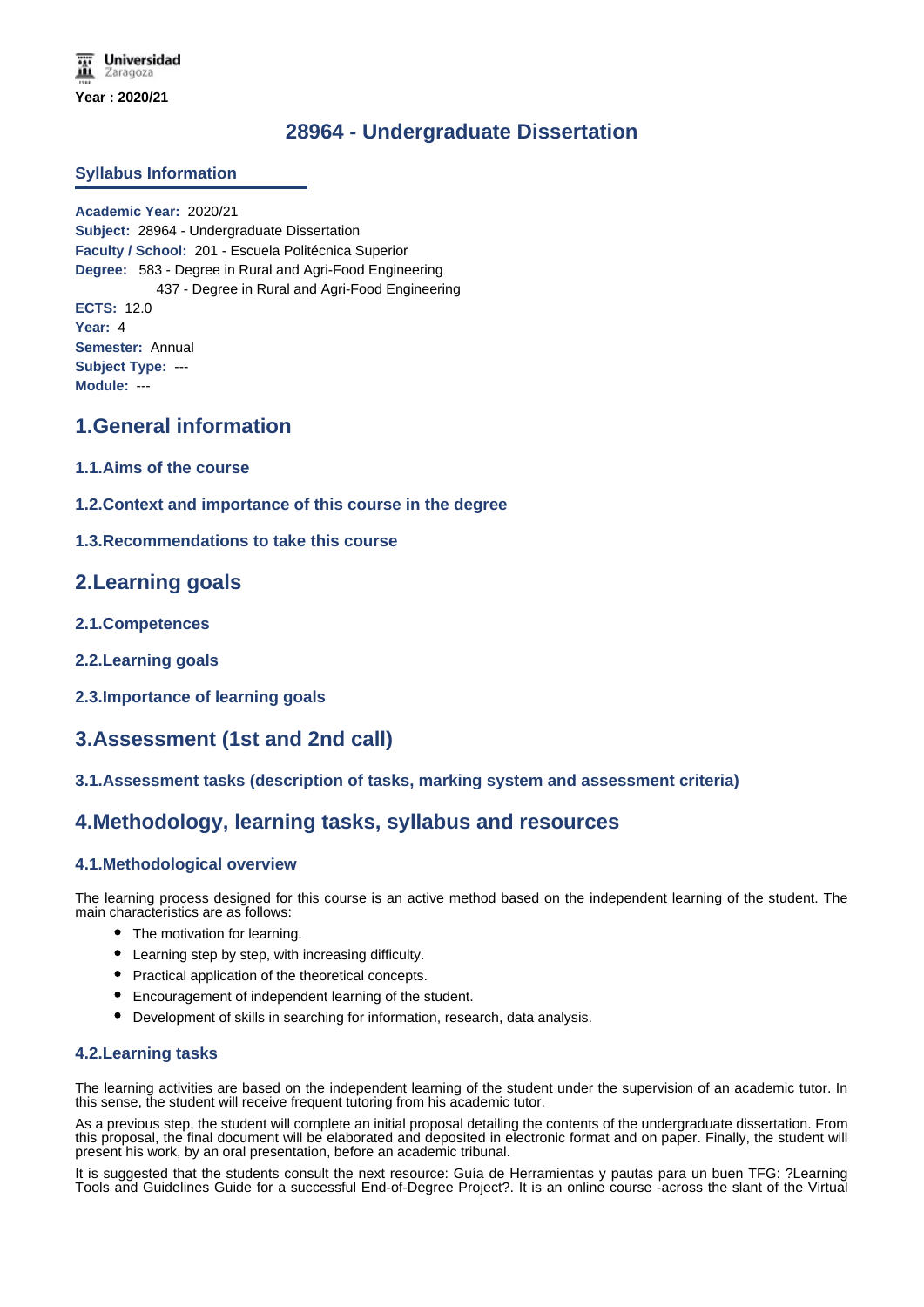Campus of the UZ - that tries to be a guide that provides information and advice about the features and the development of the End-of-Degree Project to the students of the University of Saragossa. The ultimate aim is to make the students reflect on the End-of-Degree Project in such a way that it helps them to plan and develop his TFG with minimum quality standards. It remains open all the academic year-long, having the support of a permanent advisory service attended by librarians of the University of Saragossa.

\*How to register in the course:

1. If you are registered in the End-of-Degree Project subject, the registration is automatic.

2. If you are not registered in the End-of-Degree Project Subject, contact with your Library School Center: http://biblioteca.unizar.es/biblioteca-escuela-politecnica-de-huesca/eps-inf-gral

Non-face-to-face work: the student will prepare individually or collectively, if applicable, the proposal of the TFG, will develop it by carrying out all the necessary, planned and unplanned activities, and will materialize all this in a written report or project that will be accompanied, where appropriate, of the material deemed appropriate. They will contain sufficient elements of personal creation and will properly cite all sources consulted. Finally, prepare the presentation and defence before the court designated for the evaluation of the TFG.

### **4.3.Syllabus**

No specific program is provided because the contents of the undergraduate dissertations are diverse.

### **4.4.Course planning and calendar**

This course requires 300 h of individual work of the student (12 ECTS).

Minimum requirements

The Commission for Quality Assurance of the Degree in Agrifood Engineering and Rural Environment will evaluate the proposals of the Final Degree Projects submitted by the student.

In this sense, these proposals must contain the following sections:

- 1. Title: The use of short titles that include the general objective and, if possible, the temporal and spatial context of the problem to be considered is recommended. The use of acronyms, abbreviations and ambiguous words should be avoided.
- 2. Justification: The problem to be studied, the scientific, economic or social reasons and the intended purpose should be briefly indicated. Likewise, and it is appropriate for the spatial and temporal location.
- 3. General and specific objectives: The general objective is the main idea that drives the work and should be expressed clearly. The specific objectives, which must be linked to each other, are those that must be achieved to achieve the general objective.
- 4. Methodology: The procedures, techniques, activities and other methodological strategies that will be used to achieve the proposed objectives should be detailed.
- 5. Work structure: Include a ?table of contents? indicating the chapters into which the End of Studies Work will be divided.
- 6. Schedule of activities

 -Note: When the director or co-director of the TFG has no connection with the University of Zaragoza, a simplified curriculum vitae must be attached.

Additional Provisions

- 1. The language of the presentation of the TFG document will be Spanish or English.
- 2. For the periods referred to in the Regulation of End of Studies Works of the EPS, non-teaching periods will not be counted, unless explicitly indicated.
- 3. Upon completion of the defense and evaluation of the TFG, the EPS Secretariat will return the TFG printed document to the author (s).
- 4. Upon completion of the defense and evaluation of the TFG, the author / s and the members of the court will complete the standardized form prepared for this purpose, in which it will be determined if the TFG is worthy of being eligible for prizes to TFG (counting on the Seen Well of the student), if that were the case. If it is a TFG defended within the framework of a mobility program, this document will be signed by the mobility program coordinator. (Annex 4).
- 5. The CGCT will establish monthly the deadline, within the school calendar, in which the documentation that entails the realization of the TFE.
- 6. The process until the defense of the TFG is constituted by a series of activities and key dates, as indicated in the regulations that specify that the language of presentation of the TFG document will be Spanish or English.

#### In the event that the TFG is carried out through Mobility Programs, the conditions described in ARTÍCULO 12. TRABAJOS DE FIN DE ESTUDIOS REALIZADOS A TRAVÉS DE PROGRAMAS DE MOVILIDAD of the regulations must be satisfied.

#### End of Degree Work Director

The Final Degree Project, TFG, will have a director, at least, to supervise and supervise the student's work.

The director or one of the co-directors must belong to the teaching staff of the University of Zaragoza and one of the areas